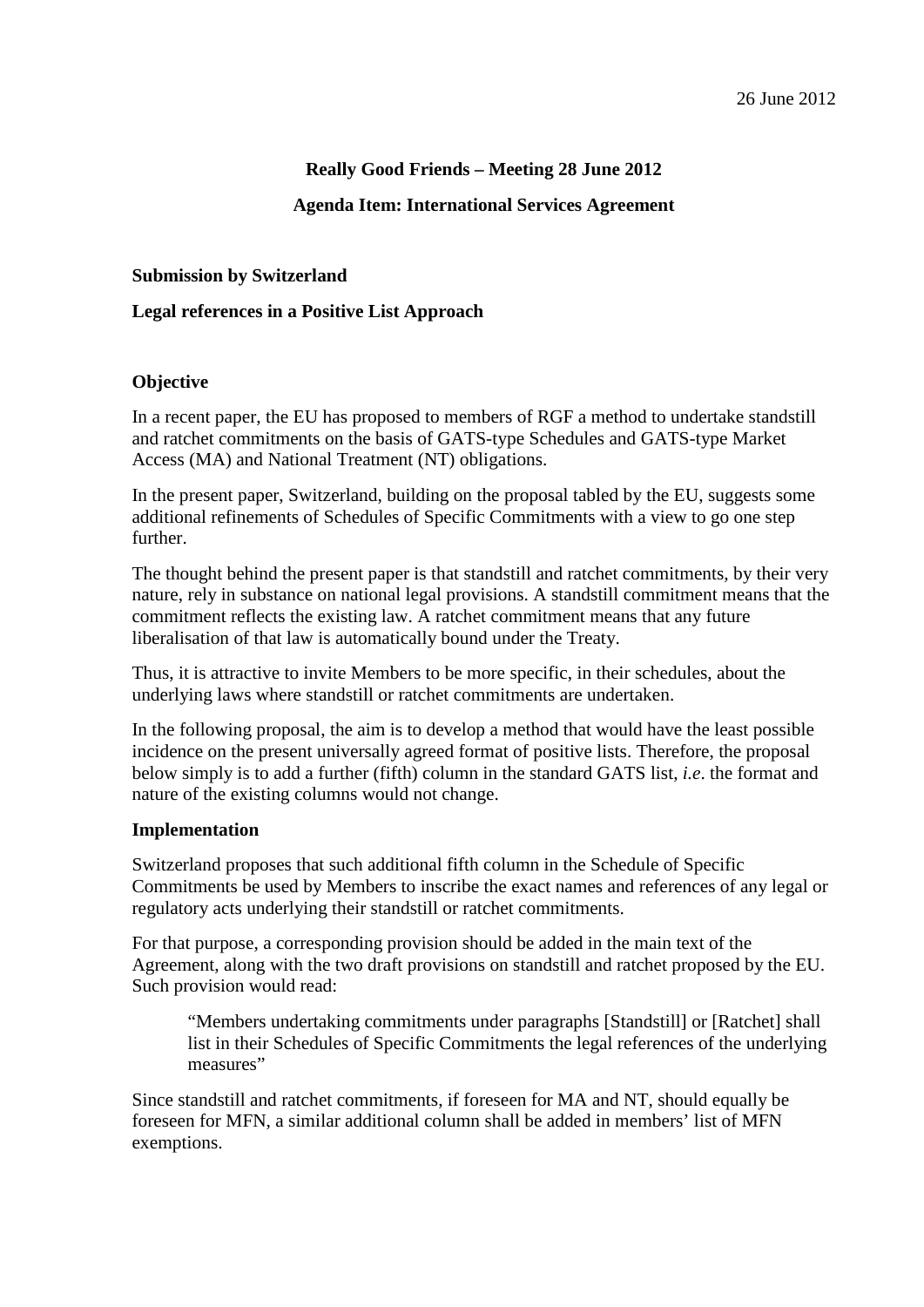## **Illustrative example**

Taking into consideration that laws normally refer to the whole sector or sub-sector and to avoid unnecessary duplication of legal references, the proposal is to make the entries for the legal references at the level of the sector, if it contains two levels (1., A.), or at the level of the sub-sector, if the sector contains three levels (1., A., (a)). The sub-sector to which the legal provision refers to is added in brackets if applicable. An illustrative example is provided in the Annex to this paper (this example only illustrates the fifth column. Columns MA and NT do not contain any changes in relation to standstill or ratchet).

The horizontal part of the Schedule would follow basically the same principle: reference to legal provisions would be made in the fifth column. however, they would be made for each entry instead of to sub-sectors. The list of MFN exemptions would also be extended with an additional column making reference to international treaties and national legislation on which basis each MFN exemption have been taken.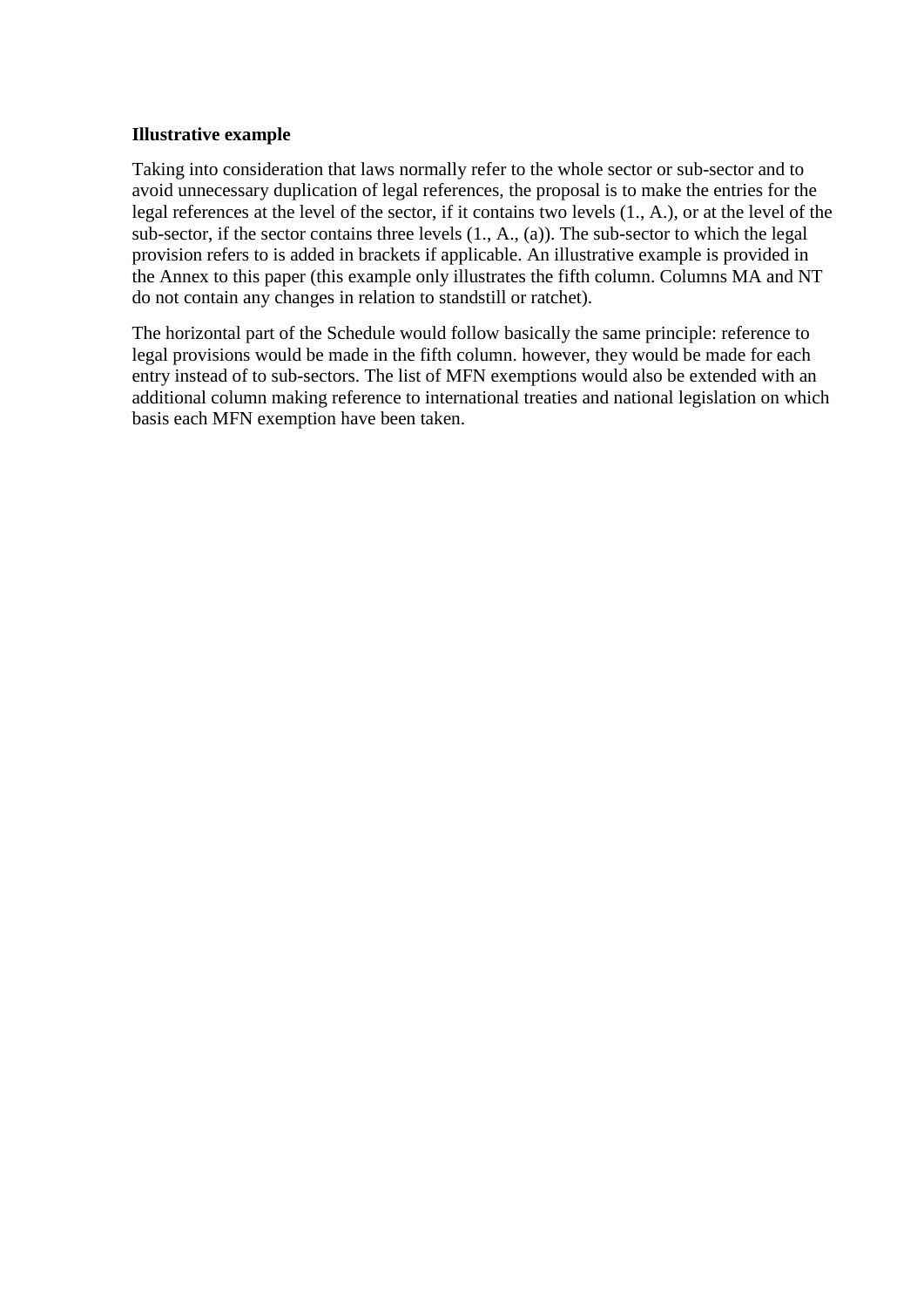**Annex - Example for scheduling with legal references for standstill or ratchet commitments**

| <b>Sector or Sub-sector</b>                                                                                                                                                  | <b>Limitations on Market Access</b>                                                                                                                                                                                                           | <b>Limitations on National</b><br><b>Treatment</b>                                                                                                                                                                                                                                    | <b>Additional</b><br><b>Commitments</b> | <b>Legal Reference of Scheduled</b><br><b>Standstill or Ratchet</b><br><b>Commitments</b>                                                                                                                                                                                                                                                                                                                                             |
|------------------------------------------------------------------------------------------------------------------------------------------------------------------------------|-----------------------------------------------------------------------------------------------------------------------------------------------------------------------------------------------------------------------------------------------|---------------------------------------------------------------------------------------------------------------------------------------------------------------------------------------------------------------------------------------------------------------------------------------|-----------------------------------------|---------------------------------------------------------------------------------------------------------------------------------------------------------------------------------------------------------------------------------------------------------------------------------------------------------------------------------------------------------------------------------------------------------------------------------------|
| <b>BUSINESS</b><br><b>SERVICES</b><br>Е.<br><u>Rental/Leasing</u><br>without Operators<br>(a) Relating to ships<br>For maritime<br>transport services<br>(part of CPC 83103) | 1) Unbound<br>2) None<br>In order to sail under Swiss flag,<br>3)<br>vessels must be 100 per cent owned<br>and controlled by Swiss nationals,<br>3/4 of which having residency in<br>Switzerland<br>Unbound except as indicated in Part<br>4) | Unbound<br>None<br>2)<br>Board of directors and<br>3)<br>management of companies<br>owning ships sailing under<br>Swiss flag must be<br>composed of Swiss<br>nationals, the majority of<br>which having residency in<br>Switzerland<br>Unbound except as indicated<br>4)<br>in Part I |                                         | Legal basis in sub-sector E:<br>Federal Law on maritime<br>transport under Swiss flag<br>(SR 747.30), Articles 19, 20,<br>21, 22, 23, 24, 91, 125 and<br>126 (sub-sector $(a)$ )<br>Federal Ordinance on maritime<br>transport (SR 747.301),<br>Articles 5, 5a, 5b, 5c, 5d, 5e,<br>5f and 6 (sub-sector $(a)$ )<br><b>Federal Ordinance on Swiss</b><br>maritime yachts (SR)<br>747.321.7), Articles 17 and<br>18 (sub-sector $(a)$ ) |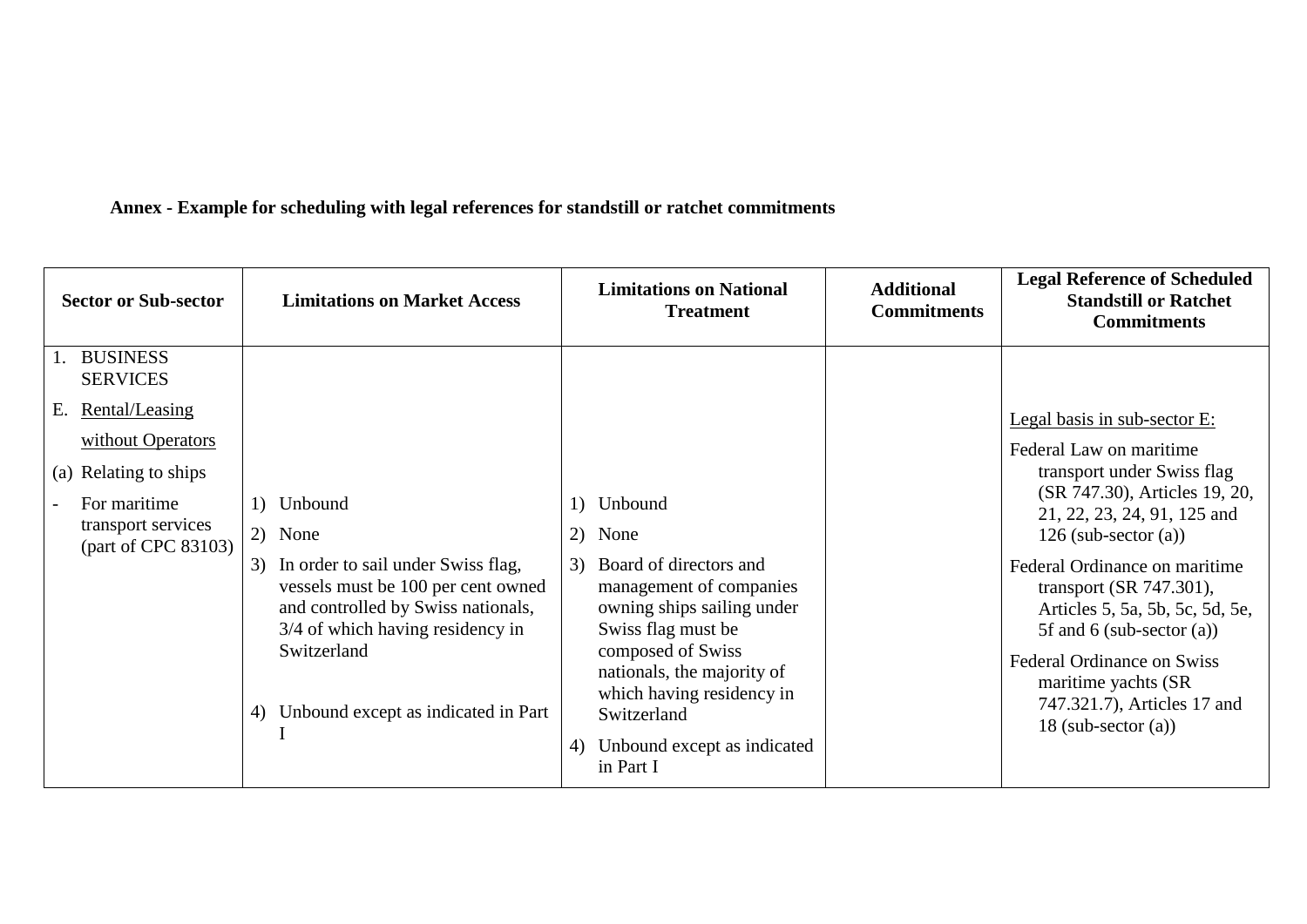| For internal                                             | 1) Unbound                                                                                                                                                                                                                                                                                                                                                                                   | 1) | Unbound                                                                                                                                                                                                                                                                                                                                                                                                                                                         | Federal Law on ship registry (SR                                                                                                                                                                                                                                                                                                                        |
|----------------------------------------------------------|----------------------------------------------------------------------------------------------------------------------------------------------------------------------------------------------------------------------------------------------------------------------------------------------------------------------------------------------------------------------------------------------|----|-----------------------------------------------------------------------------------------------------------------------------------------------------------------------------------------------------------------------------------------------------------------------------------------------------------------------------------------------------------------------------------------------------------------------------------------------------------------|---------------------------------------------------------------------------------------------------------------------------------------------------------------------------------------------------------------------------------------------------------------------------------------------------------------------------------------------------------|
| waterways transport<br>on the Rhine                      | 2) None                                                                                                                                                                                                                                                                                                                                                                                      |    | 2) None                                                                                                                                                                                                                                                                                                                                                                                                                                                         | 747.11), Article 4 (sub-sector<br>(a)                                                                                                                                                                                                                                                                                                                   |
| (part of CPC 83103)                                      | 3) In order to sail under Swiss flag,<br>vessels must be owned by a<br>company which is substantially<br>influenced (66 per cent of capital<br>and vote) by persons domiciled in<br>Switzerland or in a country<br>according to the Mannheim<br>Convention and the protocols<br>related to it<br>4) Unbound except as indicated in Part<br>I; commercial presence in<br>Switzerland required | 4) | 3) Traffic rights including<br>cabotage are limited on the<br>basis of the Mannheim<br>Convention and the<br>protocols related to it; owner<br>of vessels must dispose of an<br>appropriate managing<br>agency in Switzerland<br>Unbound except as indicated<br>in Part I; traffic rights<br>including cabotage are<br>limited on the basis of the<br>Mannheim Convention and<br>the protocols related to it;<br>commercial presence in<br>Switzerland required | Federal Ordinance on ship<br>registry (SR 747.111),<br>Articles 8, 9, 10, 11, 12, 13,<br>14 and 15 (sub-sector $(a)$ )<br>Revised Act on Rhine shipping<br>of 17 October 1868 between<br>Baden, Bavaria, France,<br>Hessen, Netherlands and<br>Prussia (SR 0.747.224.101),<br>as may be amended in the<br>future, Articles 2 and 4 (sub-<br>sector (a)) |
| (b) Relating to aircraft                                 |                                                                                                                                                                                                                                                                                                                                                                                              |    |                                                                                                                                                                                                                                                                                                                                                                                                                                                                 |                                                                                                                                                                                                                                                                                                                                                         |
| Relating to aircraft,                                    | 1) None                                                                                                                                                                                                                                                                                                                                                                                      |    | 1) None                                                                                                                                                                                                                                                                                                                                                                                                                                                         |                                                                                                                                                                                                                                                                                                                                                         |
| excluding<br>rental/leasing to                           | 2) None                                                                                                                                                                                                                                                                                                                                                                                      |    | 2) None                                                                                                                                                                                                                                                                                                                                                                                                                                                         |                                                                                                                                                                                                                                                                                                                                                         |
| companies flying on                                      | 3) None                                                                                                                                                                                                                                                                                                                                                                                      |    | 3) None                                                                                                                                                                                                                                                                                                                                                                                                                                                         |                                                                                                                                                                                                                                                                                                                                                         |
| regular schedule or<br>on charter (part of<br>CPC 83104) | 4) Unbound except as indicated in Part<br>I                                                                                                                                                                                                                                                                                                                                                  |    | 4) Unbound except as indicated<br>in Part I                                                                                                                                                                                                                                                                                                                                                                                                                     |                                                                                                                                                                                                                                                                                                                                                         |
| (c) Relating to other                                    | 1) None                                                                                                                                                                                                                                                                                                                                                                                      |    | 1) None                                                                                                                                                                                                                                                                                                                                                                                                                                                         |                                                                                                                                                                                                                                                                                                                                                         |
| transport equipment                                      | 2) None                                                                                                                                                                                                                                                                                                                                                                                      |    | 2) None                                                                                                                                                                                                                                                                                                                                                                                                                                                         |                                                                                                                                                                                                                                                                                                                                                         |
| $(CPC 83101 +$<br>$83102 + 83105$                        | 3) None                                                                                                                                                                                                                                                                                                                                                                                      |    | 3) None                                                                                                                                                                                                                                                                                                                                                                                                                                                         |                                                                                                                                                                                                                                                                                                                                                         |
|                                                          | 4) Unbound except as indicated in Part<br>I                                                                                                                                                                                                                                                                                                                                                  |    | 4) Unbound except as indicated<br>in Part I                                                                                                                                                                                                                                                                                                                                                                                                                     |                                                                                                                                                                                                                                                                                                                                                         |